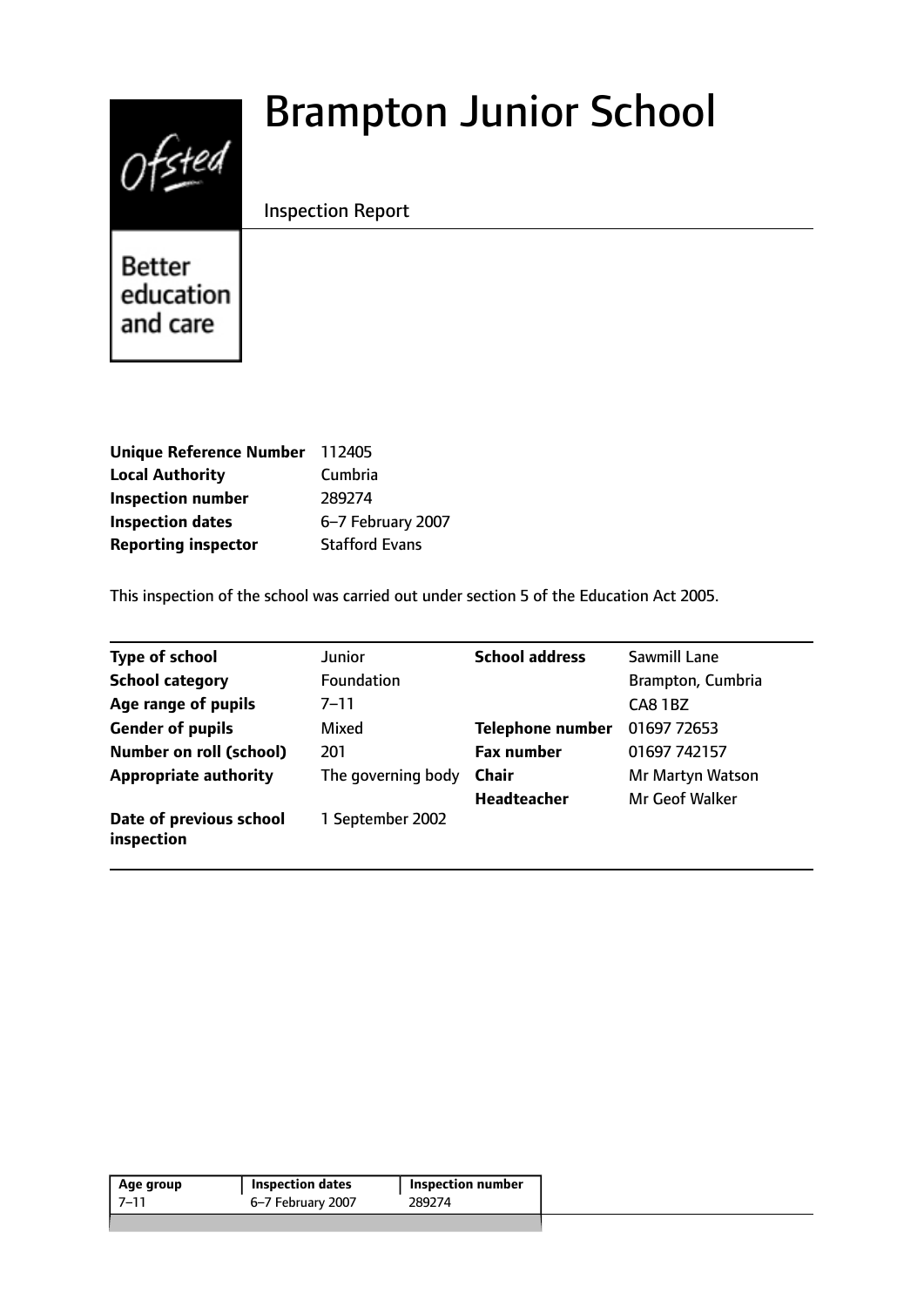© Crown copyright 2007

Website: www.ofsted.gov.uk

This document may be reproduced in whole or in part for non-commercial educational purposes, provided that the information quoted is reproduced without adaptation and the source and date of publication are stated.

Further copies of this report are obtainable from the school. Under the Education Act 2005, the school must provide a copy of this report free of charge to certain categories of people. A charge not exceeding the full cost of reproduction may be made for any other copies supplied.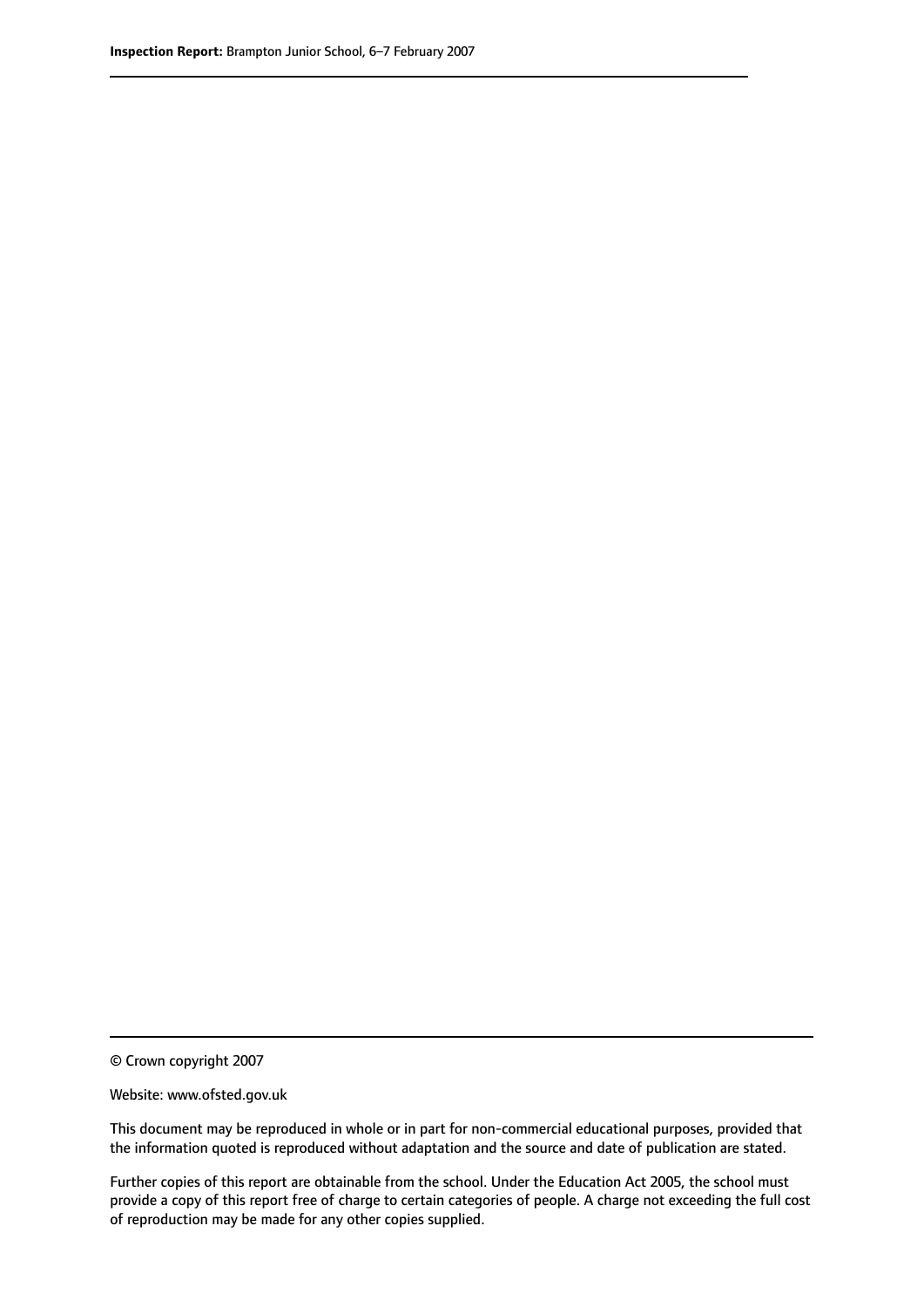# **Introduction**

The inspection was carried out by two Additional Inspectors.

# **Description of the school**

Brampton is an average sized junior school situated near the town centre in an area with a wide range of socio-economic backgrounds. The proportion of pupils entitled to free school meals is below the national average. The school has an above average rate of pupil mobility, with a number of children attending from the local RAF base. All pupils are from White British backgrounds and no pupil speaks English as an additional language. The proportion of pupils who have learning difficulties and/or disabilities is in line with the national average and below average for those who have a statement of special educational need. Attainment on entry to the school is usually broadly average, although this year's intake attained above average standards in the Year 2 national assessments.

There is an acting headteacher and leadership team, which has been in place since September 2006. The school has started consulting on the possibility of an amalgamation with the neighbouring Infant school.

# **Key for inspection grades**

| Grade 1 | Outstanding  |
|---------|--------------|
| Grade 2 | Good         |
| Grade 3 | Satisfactory |
| Grade 4 | Inadequate   |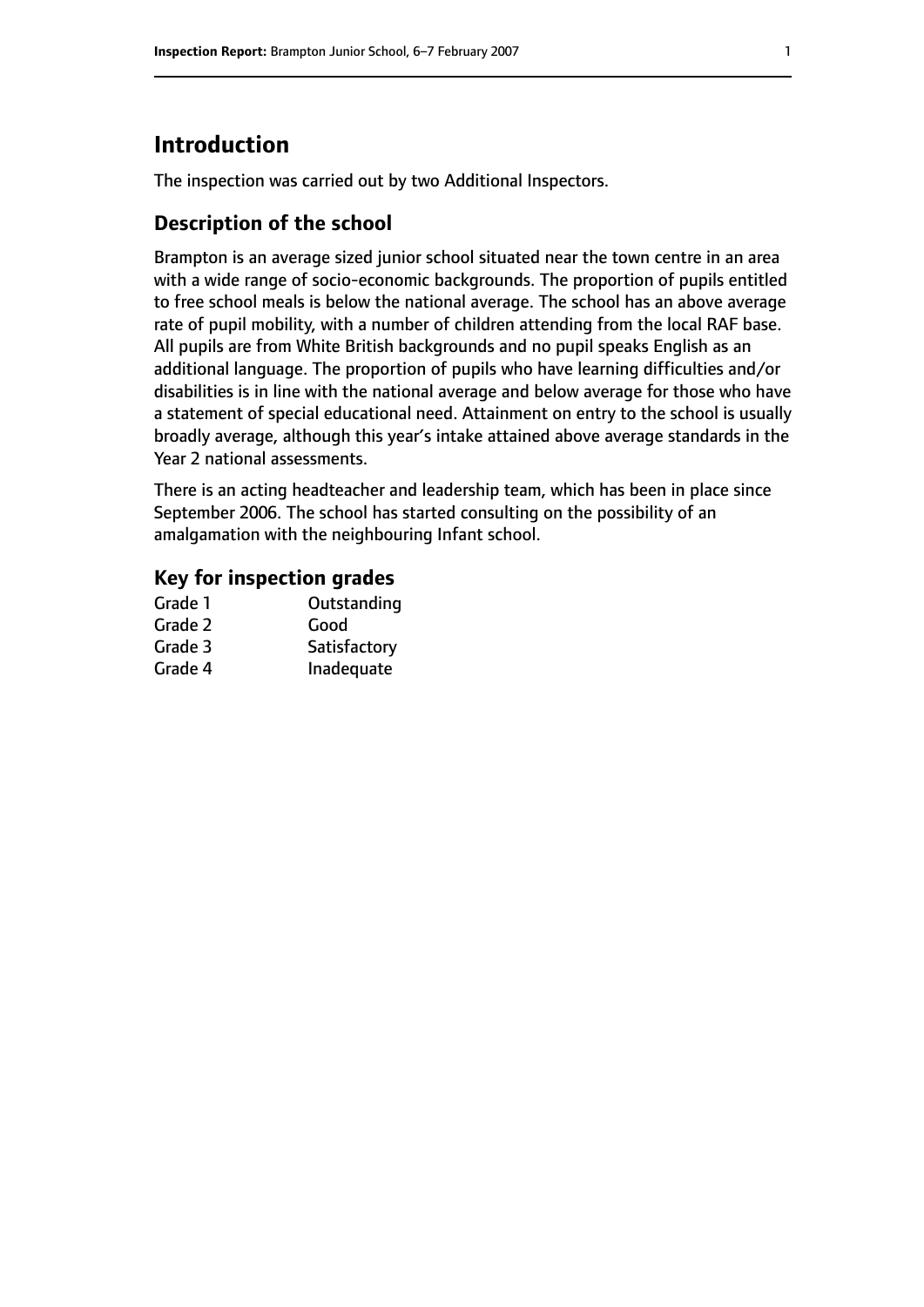# **Overall effectiveness of the school**

#### **Grade: 2**

This is a good school with outstanding features that gives good value for money. The good leadership of the acting headteacher is pivotal in the school's drive to build on the good foundation established in recent years. He is ably supported by the acting assistant headteachers, good governance and a highly motivated and capable staff. The school has a good capacity to sustain the good improvements made since the last inspection.

The work of the staff is closely monitored, evaluated and supported. This ensures that weaknesses in provision are quickly identified and rectified. For example, the dip in writing standards in 2006 is being successfully addressed. Also, weaknesses in the marking of pupils' work in some lessons are being tackled effectively through well-targeted advice and support.

Teaching and learning are good. Teachers know their pupils well. Work is generally planned carefully to match their varying needs. Teachers plan and prepare interesting lessons. Teaching assistants provide skilled support in lessons. As a result of this positive teaching, pupils make good progress in lessons and attain above average standards. Pupils achieve well by the time they leave the school. Pupils with learning difficulties and/or disabilities make good progress. However, some more able pupils are capable of attaining even higher standards. Although they are given harder work than other pupils, it is not always hard enough to ensure that they attain as highly as they should.

Pupils' personal development and relationships are outstanding. Their moral and social development is excellent and their spiritual and cultural development is good. Pupils are confident and treat each other with mutual respect. They show a capacity for reflection and curiosity. The very caring and supportive ethos created in the school fosters these positive characteristics. Pupils enjoy going to school and this is reflected in the above average attendance. Behaviour is excellent. There is a relaxed atmosphere in which pupils thrive. They feel safe. They are keen to adopt healthy lifestyles; eat healthy meals and take regular exercise. Their good learning along with the school's strong emphasis on pupils' personal development ensures that they are very well prepared for the next stage of education and working life.

The excellent curriculum is extremely relevant to pupils' needs and creates a real sense of enjoyment of learning amongst pupils. Pupils are given a rich range of first-hand learning experiences, which motivate pupils very well and help them achieve well. Pupils report that learning is interesting and fun. The outstandingly wide range of extra-curricular activities helps towards the pupils' excellent contribution to the community. For example, their annual performance of a Shakespeare play at the local secondary school attracts audiences of around 1,000.

There are good arrangements for the periodic review of the work of the school. Lessons learned are fed back to staff and incorporated into the school's planning for improvement process. The school community is clear about its strengths and areas that need development. The school effectively matches training needs to areas for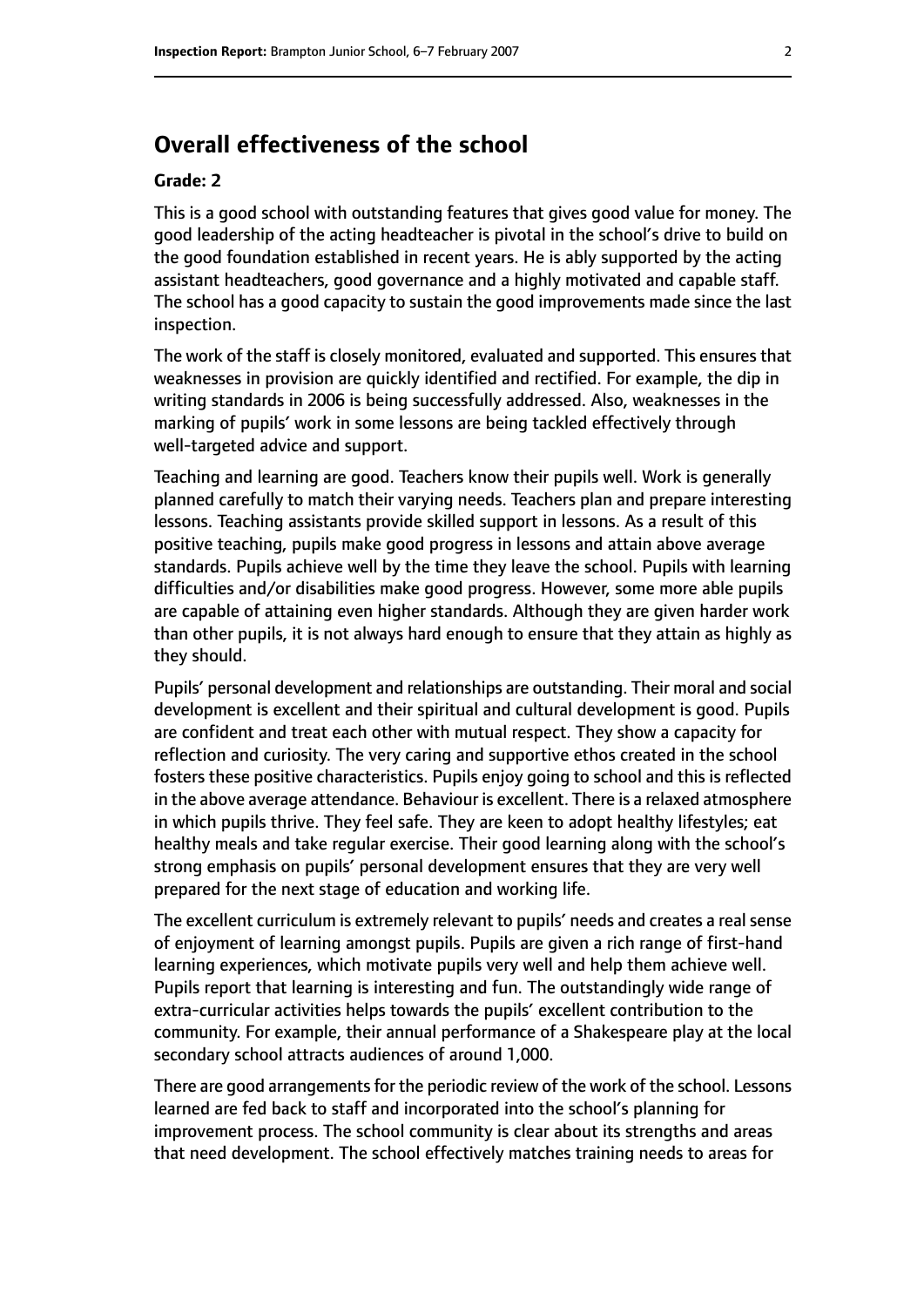development. For example, detailed training on the teaching of writing has helped increase the rate at which pupils make progress and has raised the overall standards in writing across the school. All policies are in place, including procedures for safeguarding pupils. There is a timetable for the review of policies and procedures, but there is not a regular monitoring of them in order to determine their effectiveness.

#### **What the school should do to improve further**

- Ensure that all more able pupils attain as highly as they possibly can by the time they leave the school.
- Carry out the planned review of statutory policies; monitor and assess their effectiveness.

# **Achievement and standards**

#### **Grade: 2**

Pupils achieve well and reach above average standards from an average starting point. In lessons, most pupils make good progress, but progress slows in some lessons. Standards are higher than at the time of the last inspection, and the upward trend is better than the national trend. There has been good improvement in standards achieved since the last inspection.

The results of the most recent national tests were well above average in science, slightly above in mathematics and slightly below average in English. Results in English were lower than in 2005 because pupils did not do as well as they should in writing. Standards in writing are improving significantly because pupils are making consistently good progress in writing lessons. Statutory targets have been met and more challenging ones set for this year.

There is a significant number of pupils who leave or start the school during Years 3 to 6. This movement of pupils adversely affects results in the national tests. For example, in 2006, most pupils who left were attaining more highly than the incomers. Although there is some variation in the attainment of boys and girls, there is no discernible pattern. More able pupils achieve particularly well in science, and satisfactorily in English and mathematics. They are capable of making better than satisfactory progress. Pupils with learning difficulties and/or disabilities make good progress.

# **Personal development and well-being**

#### **Grade: 1**

Pupils' personal development is outstanding and is a key strength in the school. Their spiritual and cultural development is good. Outstanding social and moral development is rooted in the school's positive ethos and in the daily assemblies that unite the school community. The school celebrates cultural diversity with educational visits and a very good programme of visitors to school; for instance, to teach pupils Asian dance routines or talk to them about Fair Trade food production. Attendance is above average, which reflects great enjoyment pupils have of school.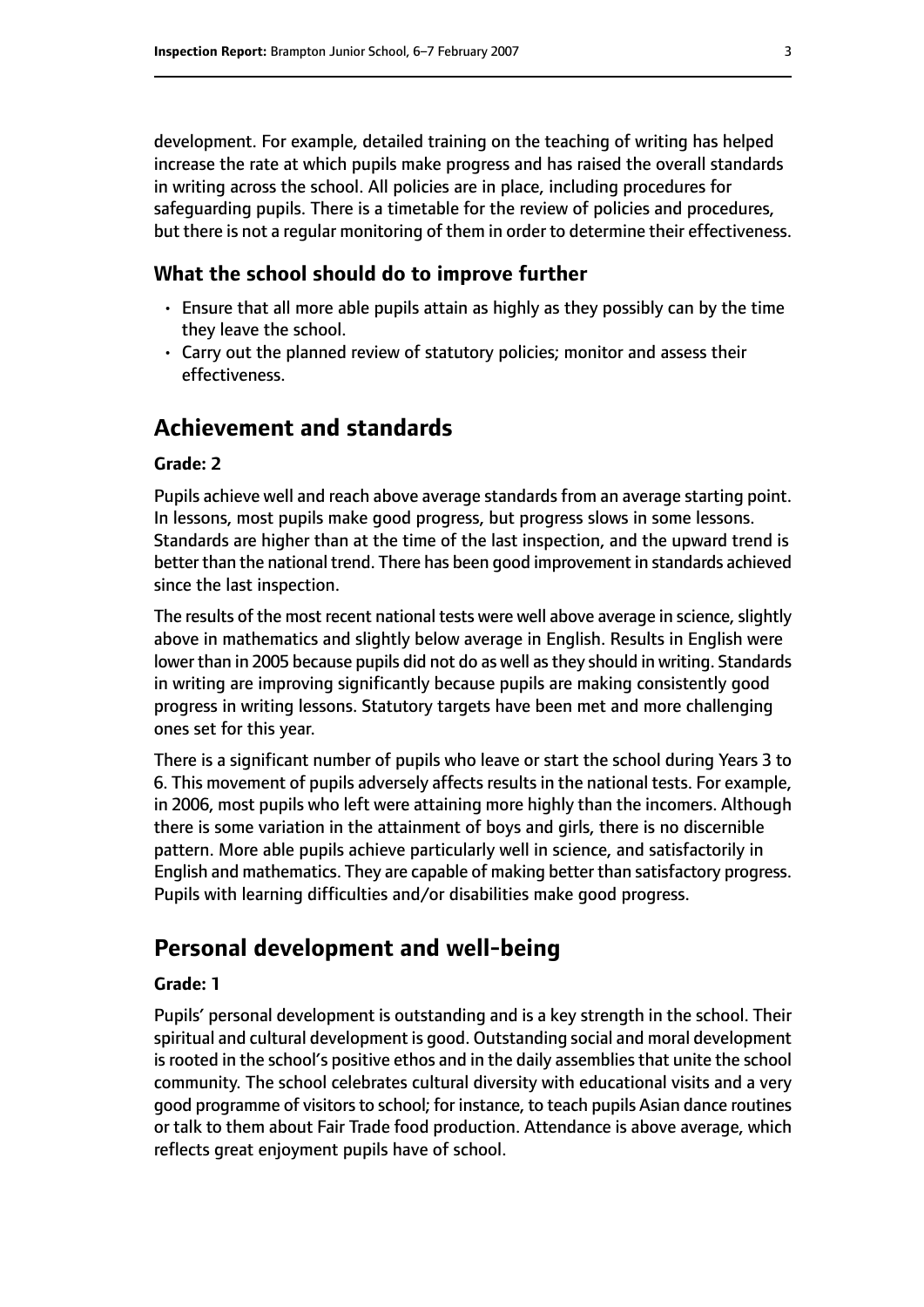Staff hold high expectations for their pupils' personal development. They show great respect for one another, enjoying warm and trusting relationships. This is reflected in the maturity and excellent attitudes they show to learning. They are eager to learn and enjoy school. Behaviour in lessons and around the school is exemplary. Pupils work, play, and collaborate in a mature, sensible, and safe way. They are enthusiastic, courteous, respect one another, and are well prepared for their next stage of education.

Pupils know right from wrong. They are keen to take on responsibility and play a full part in the life of the school and community. They have good opportunities to make their views known; for instance, through the school council and pupils comment they are proud to be in a school that 'values our opinions'.

Pupils say that any differences in their background and culture are respected. They are adamant that there are no racist incidents in school and that any isolated incidents of bullying are resolved promptly and very effectively. Most pupils understand the importance of healthy lifestyles and are successfully encouraged to keep fit, by taking part in regular physical activities and eating healthy foods.

Surveys of both parents and pupils show overwhelming support and satisfaction with the school. Parents value the high level of support and guidance given to their children, many commenting that this means their children 'grow and develop extremely well' during their time in school.

# **Quality of provision**

#### **Teaching and learning**

#### **Grade: 2**

Teaching and learning are good. Lessons are typically well-planned and show clearly what is to be taught and learnt. This means that teachers and pupils are focused on what has to be achieved by the end of the lesson. This helps pupils make good progress. There is a brisk pace to lessons so pupils do a lot of work in the time available. Outstanding relationships are the cornerstone of the behaviour management and result in often exemplary behaviour in lessons. Therefore, learning is not disrupted and pupils concentrate hard on the work in hand. Pupils with learning difficulties and/or disabilities are taught well. Teaching assistants provide good skilled support that helps pupils learn effectively.

Learning in literacy is at least good in most lessons and this has increased the rate of pupils' progress compared with last year. A typical feature of the learning is the use of drama, role-play and talk-partners that increase pupils' vocabulary and their ability to express themselves articulately. This has a great influence on the quality of pupils' written work. Another very strong feature of the teaching is the high quality marking. This helps pupils to understand what they have to do to improve their work. With pupils closely involved in the marking of work, they implement the areas for improvement quickly and successfully. As a consequence, the pace of learning accelerates and pupils attain ever increasing high standards. Unfortunately, this is not the case in a small number of lessons and progress for these pupils slows down.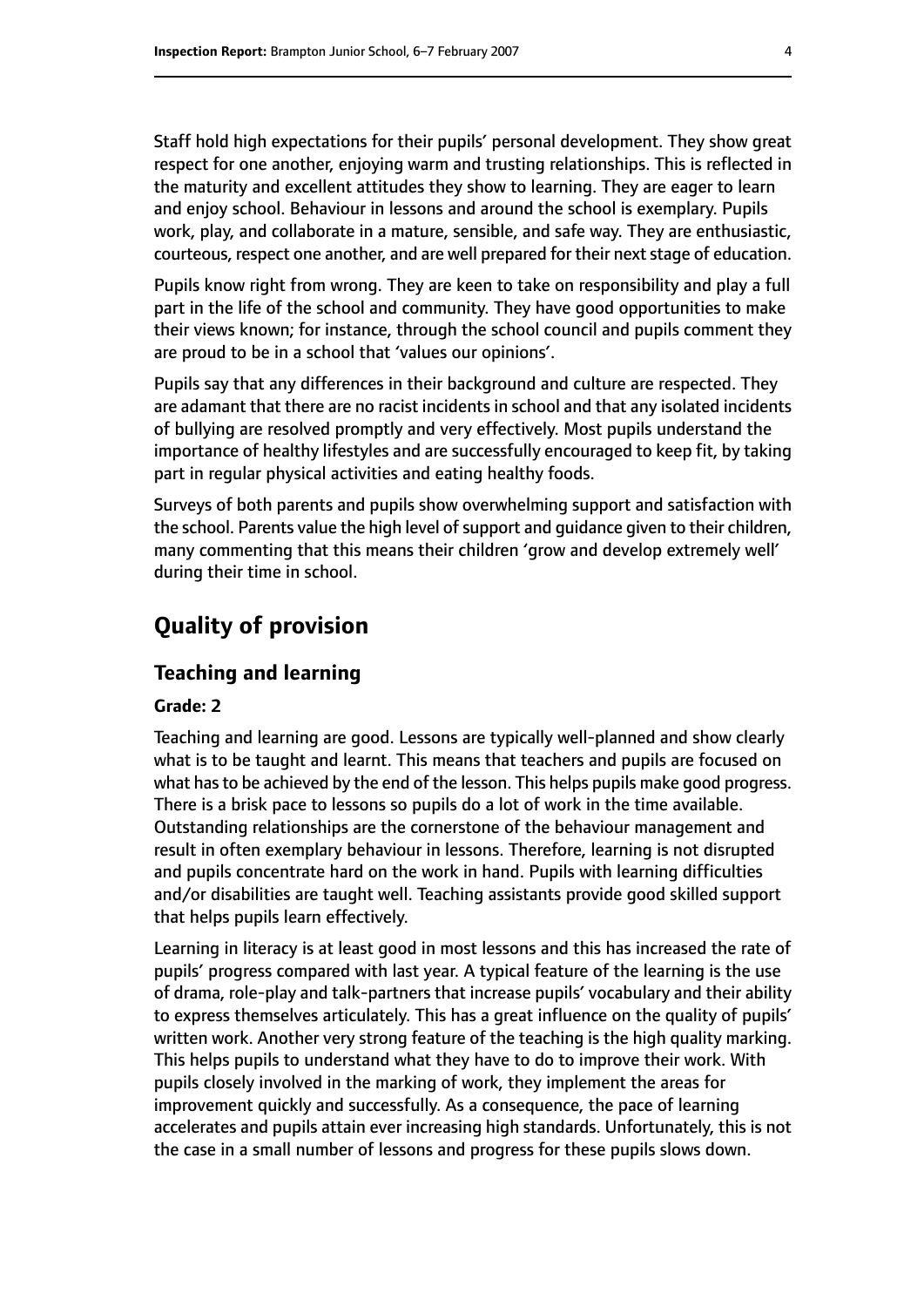Teachers' good planning ensures that work is pitched to meet the needs of pupils of different abilities. The work designed for more able pupils, although harder than that planned for other pupils, is not always hard enough to really stretch some who are very capable.

#### **Curriculum and other activities**

#### **Grade: 1**

The outstanding curriculum meets the needs of all pupils very well, including those with learning difficulties and/or disabilities. There is strong focus on the basic skills of literacy, numeracy and information and communication technology (ICT). Teachers work in year groups to plan lessons, which help them to provide relevant and interesting activities that catch pupils' interest. National quidance is used to structure the content, but this is enriched, for example, by teachers making meaningful links between different subjects enabling pupils to use narrative and descriptive writing skills in history or first-hand observation drawing in science. Pupils' experience in the classroom is enriched by visits locally and abroad, and by experts, such as a 'Roman soldier' and a banana farmer coming into school to share their knowledge. This makes the curriculum come alive for pupils. It helps them make good progress and enjoy their learning.

A particular strength is the very impressive range of extra-curricular activities. Pupils say how much they enjoy them. A very high number of pupils take part regularly in cultural, sporting, adventurous and recreational activities in the school, locality and abroad. The school has an Active Sports Mark award resulting from the excellent range of competitive and personally challenging sporting and outdoor adventurous activities it provides.

An outstanding and well-established feature isthe annual Shakespeare play performed by Year 6 pupils. Teachers, pupils, and parents collaborate in an exceptionally high quality production appreciated by over 1,000 members of the local community. Participation in this performance enriches pupils' self-confidence, their understanding of teamwork and of the play itself. The impact extends beyond the classroom; as one pupil wrote in their performance diary, '...an amazing experience. I'll never forget it! It'll always be in my heart'.

#### **Care, guidance and support**

#### **Grade: 2**

Good quality care and guidance is firmly rooted in the school's strong commitment to promote pupils' safety, welfare and learning. Pupils of all abilities, including those with learning difficulties and/or disabilities, receive clear guidance and numerous opportunities to develop their individual abilities and interests. Pupils receive very good day-to-day personal support from their teachers and teaching assistants, which helps them to become a secure part of the very cohesive school community.

Thorough arrangements assess and track pupils' progress, support them in their learning and give them challenging short-term targets in lessons. Pupils' good overall progress confirms the effectiveness of these systems.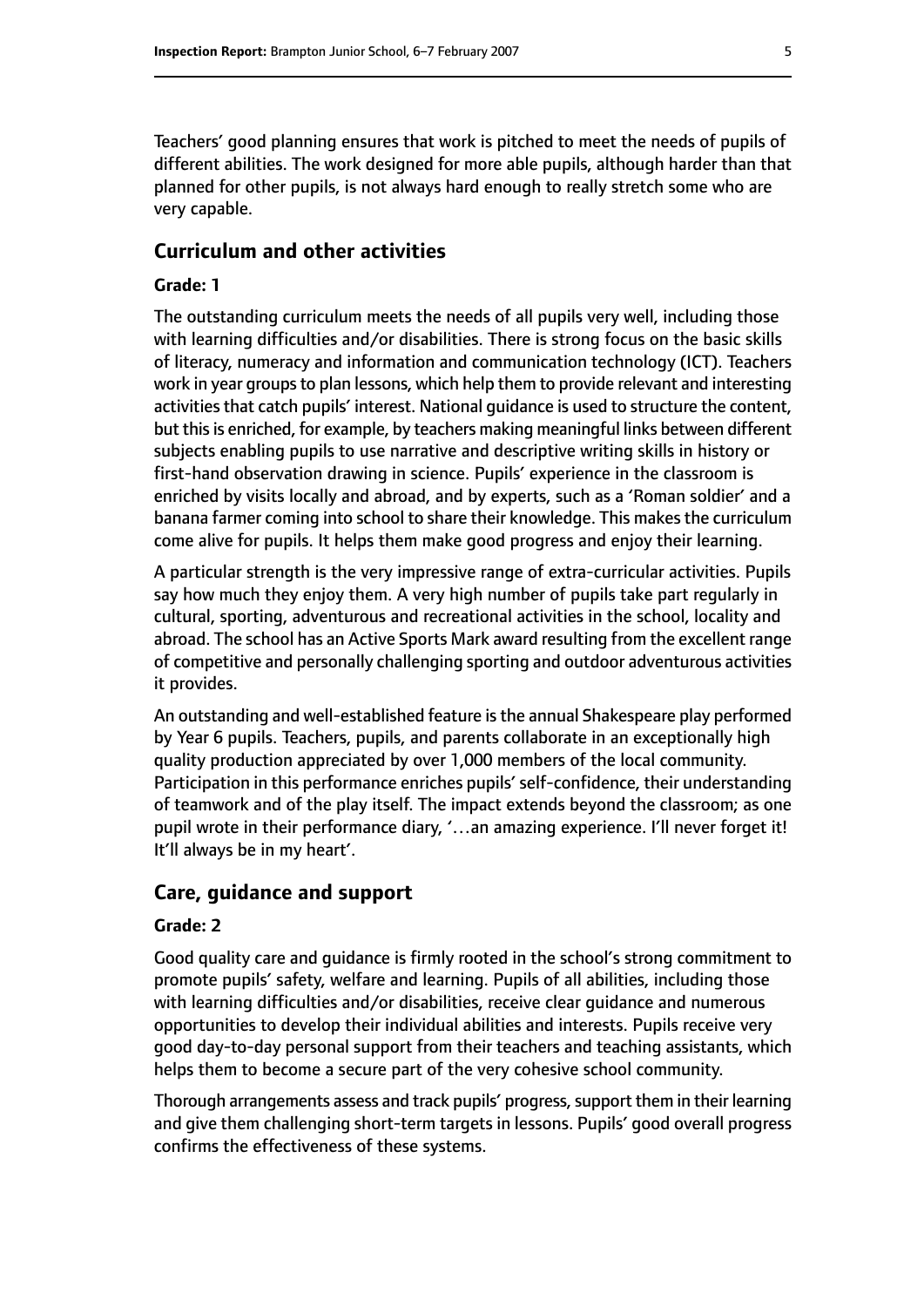Systems for the safeguarding, racial equality and inclusion of all pupils are in place, as are checks to ensure the suitability of adults to work with children and thorough risk assessments for the numerous educational visits. However, some of these systems are planned for review this year and there is insufficient monitoring by governors or staff to assess regularly their impact on provision.

The school provides a safe environment for pupils, which has been enhanced by recent improvement to the buildings.

# **Leadership and management**

#### **Grade: 2**

Leadership and management are good. The acting headteacher, ably supported by the acting assistant headteachers and subject leaders, ensures that the transition from the previous leadership is seamless and continues the drive for school improvement. There is no sense of marking time until the appointment of a new leadership team. The many good features of the school are being built on very effectively. New priorities are being tackled with skill and speed. For example, the school's response to the significant drop in writing standards in 2006 has been swift and extremely well focused. The right actions have been taken to remedy the situation. An analysis of what went wrong and what needed to be improved has been the catalyst for improved teaching and better progress. This is in turn leading to higher standards. The very good in-service training has been central to the leaders' strategy for bringing about improvements.

Teaching and learning are monitored and evaluated very effectively and help is provided when required. For example, in lessons where progress slows, advice and support is provided by senior staff to help bring about improvements. This is particularly the case in the steps being taken to improve the quality of marking pupils' work. Also, the good leadership provided by the coordinator for the learning of pupils with learning difficulties and/or disabilities is helping to improve the quality of support available in lessons. The school's leaders have thorough systems for monitoring pupils' progress. They use this information well to help the school meet challenging targets. In many aspects of the life of the school, expectations of pupils are extremely high. These high expectations are not fully extended to the academic targets set for the more able pupils.

Governance is good. Governors have a good understanding of the strengths and weaknesses of the school and provide good support to bring about improvements. There has been good improvement since the last inspection. The school is well placed to bring about further improvements. There is a sense within the school that it is ready to 'really take off'.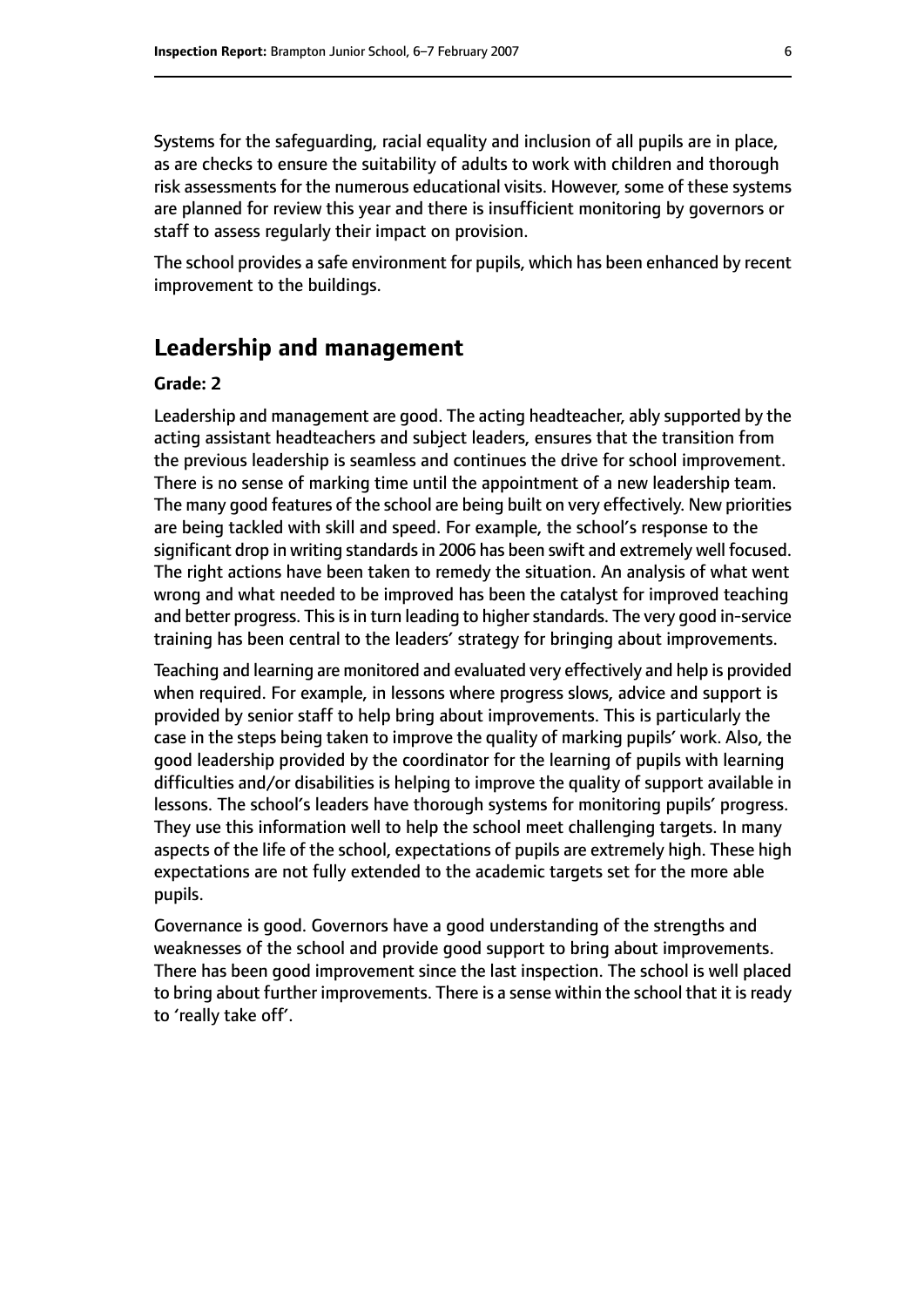**Any complaints about the inspection or the report should be made following the procedures set out inthe guidance 'Complaints about school inspection', whichis available from Ofsted's website: www.ofsted.gov.uk.**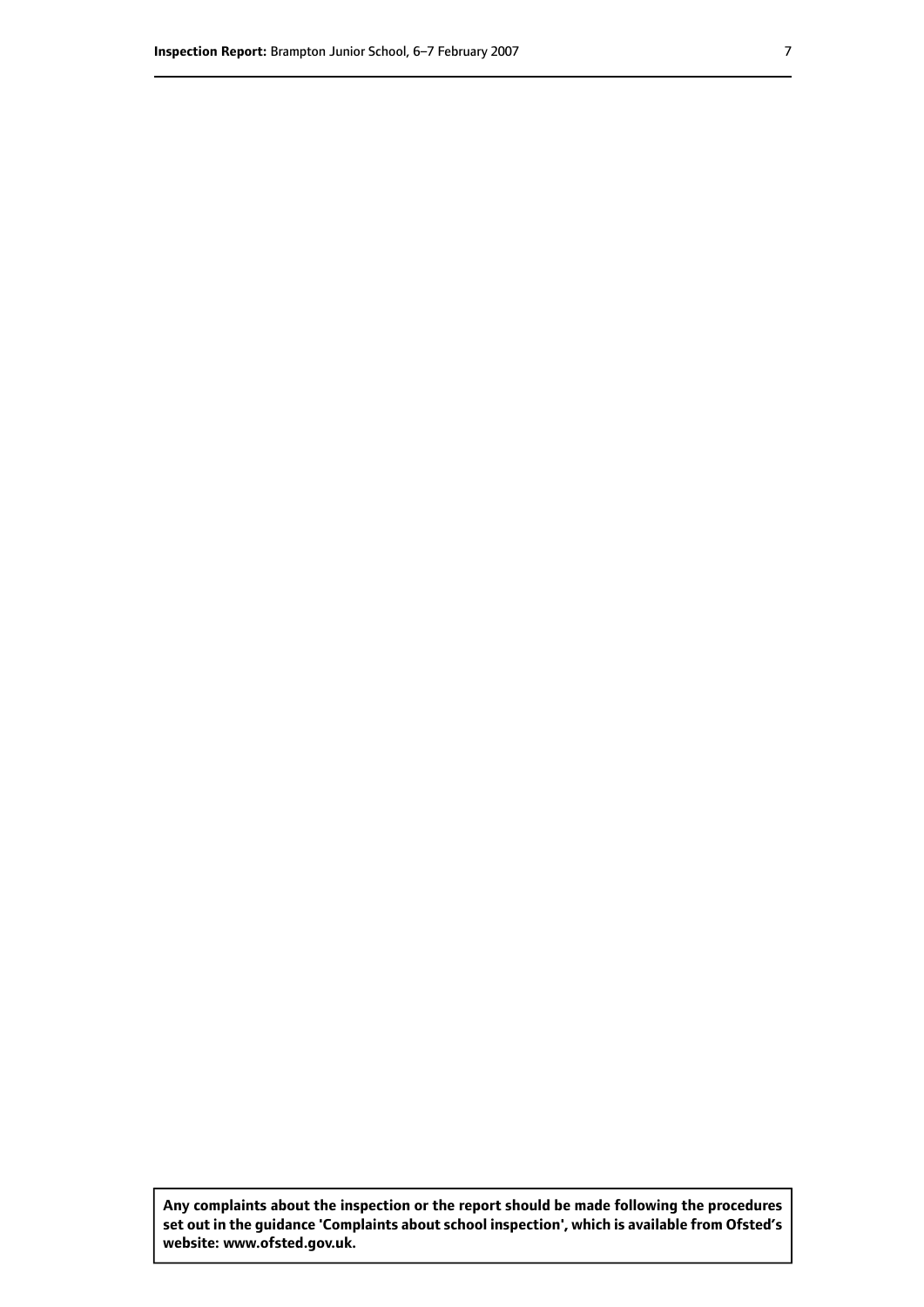# **Inspection judgements**

| Key to judgements: grade 1 is outstanding, grade 2 good, grade 3 satisfactory, and grade 4 | School  |
|--------------------------------------------------------------------------------------------|---------|
| inadeauate                                                                                 | Overall |

# **Overall effectiveness**

| How effective, efficient and inclusive is the provision of education, integrated<br>care and any extended services in meeting the needs of learners? |     |
|------------------------------------------------------------------------------------------------------------------------------------------------------|-----|
| How well does the school work in partnership with others to promote learners'<br>well-being?                                                         |     |
| The effectiveness of the school's self-evaluation                                                                                                    |     |
| The capacity to make any necessary improvements                                                                                                      |     |
| Effective steps have been taken to promote improvement since the last<br>inspection                                                                  | Yes |

# **Achievement and standards**

| How well do learners achieve?                                                                               |  |
|-------------------------------------------------------------------------------------------------------------|--|
| The standards <sup>1</sup> reached by learners                                                              |  |
| How well learners make progress, taking account of any significant variations between<br>groups of learners |  |
| How well learners with learning difficulties and disabilities make progress                                 |  |

# **Personal development and well-being**

| How good is the overall personal development and well-being of the<br>learners?                                  |  |
|------------------------------------------------------------------------------------------------------------------|--|
| The extent of learners' spiritual, moral, social and cultural development                                        |  |
| The behaviour of learners                                                                                        |  |
| The attendance of learners                                                                                       |  |
| How well learners enjoy their education                                                                          |  |
| The extent to which learners adopt safe practices                                                                |  |
| The extent to which learners adopt healthy lifestyles                                                            |  |
| The extent to which learners make a positive contribution to the community                                       |  |
| How well learners develop workplace and other skills that will contribute to<br>their future economic well-being |  |

# **The quality of provision**

| How effective are teaching and learning in meeting the full range of the<br>learners' needs?                        |  |
|---------------------------------------------------------------------------------------------------------------------|--|
| $\mid$ How well do the curriculum and other activities meet the range of needs $\mid$<br>and interests of learners? |  |
| How well are learners cared for, quided and supported?                                                              |  |

 $^1$  Grade 1 - Exceptionally and consistently high; Grade 2 - Generally above average with none significantly below average; Grade 3 - Broadly average to below average; Grade 4 - Exceptionally low.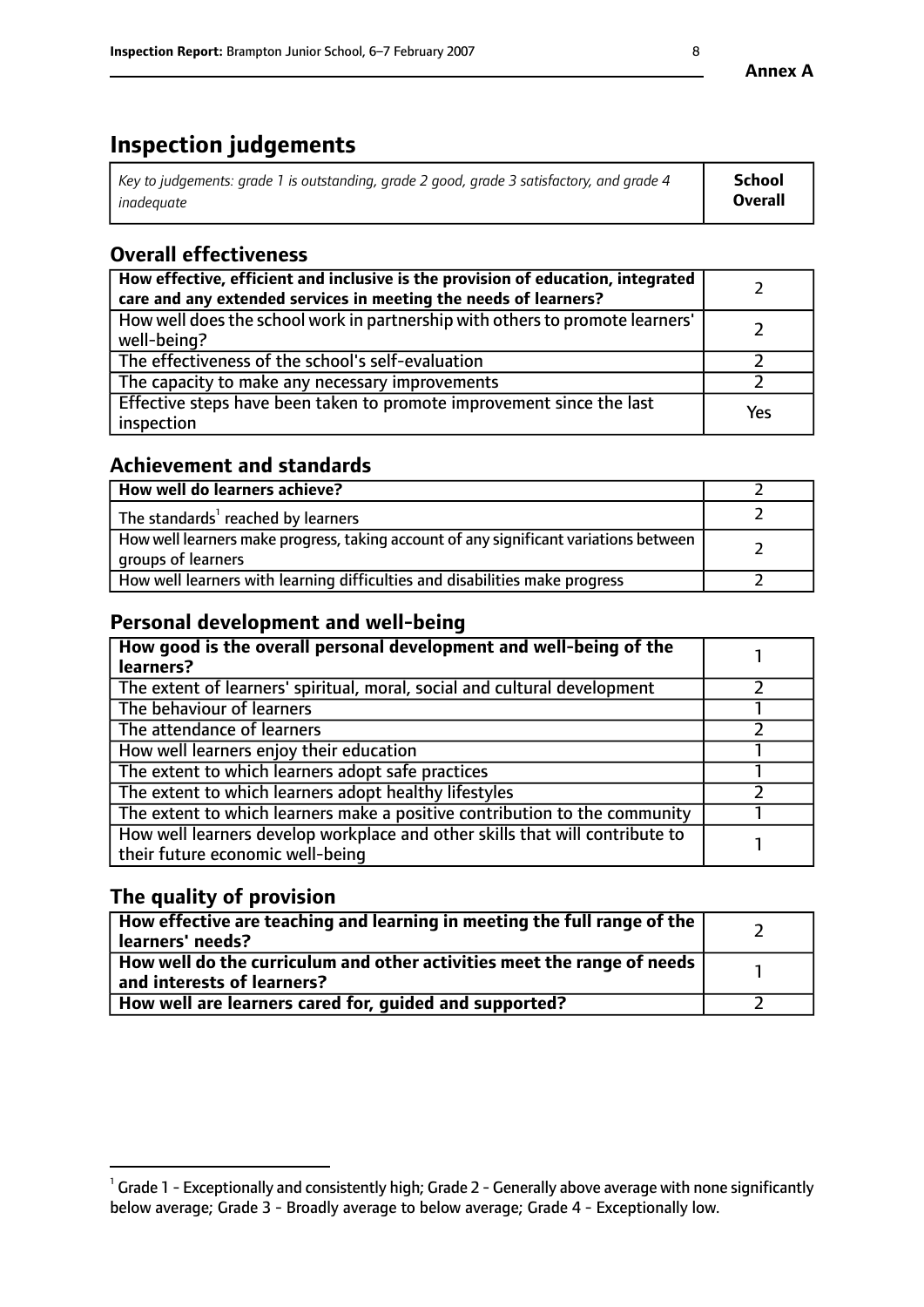#### **Annex A**

# **Leadership and management**

| How effective are leadership and management in raising achievement<br>and supporting all learners?                                              |               |
|-------------------------------------------------------------------------------------------------------------------------------------------------|---------------|
| How effectively leaders and managers at all levels set clear direction leading<br>to improvement and promote high quality of care and education |               |
| How effectively performance is monitored, evaluated and improved to meet<br>challenging targets                                                 |               |
| How well equality of opportunity is promoted and discrimination tackled so<br>that all learners achieve as well as they can                     |               |
| How effectively and efficiently resources, including staff, are deployed to<br>achieve value for money                                          | $\mathcal{P}$ |
| The extent to which governors and other supervisory boards discharge their<br>responsibilities                                                  | 2             |
| Do procedures for safequarding learners meet current government<br>requirements?                                                                | Yes           |
| Does this school require special measures?                                                                                                      | <b>No</b>     |
| Does this school require a notice to improve?                                                                                                   | <b>No</b>     |